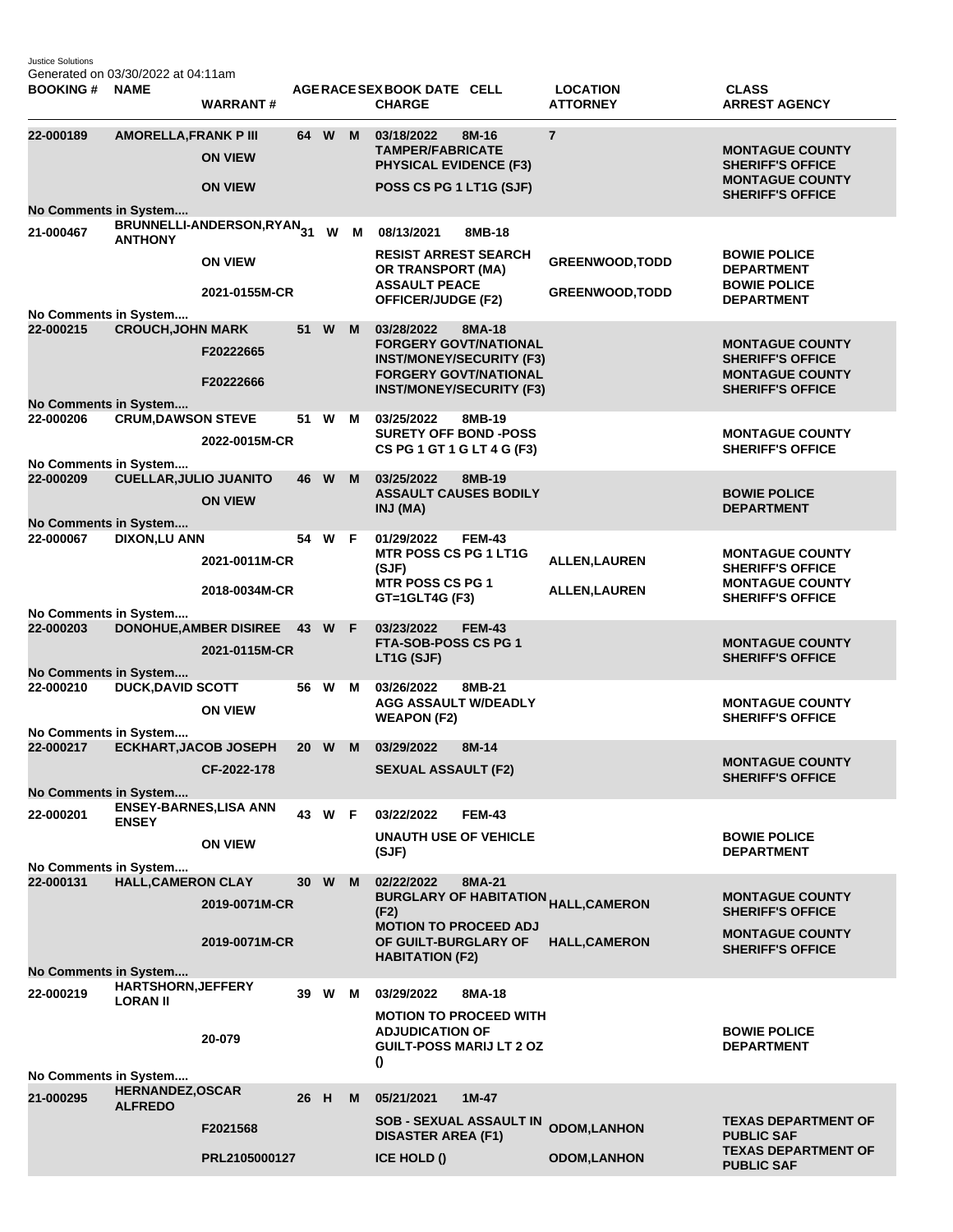| No Comments in System                                                                                 |                              |                                                                |      |        |   |                                                                                                      |                        |                                                                              |  |
|-------------------------------------------------------------------------------------------------------|------------------------------|----------------------------------------------------------------|------|--------|---|------------------------------------------------------------------------------------------------------|------------------------|------------------------------------------------------------------------------|--|
| 22-000145                                                                                             | <b>HILLIARD, DAVID BURNS</b> | 2021-0122M-CR                                                  | 60 W |        | м | 02/28/2022<br>8MB-21<br><b>FAILURE TO APPEAR-BURG</b><br>OF HAB (SJF)                                |                        | <b>MONTAGUE COUNTY</b><br><b>SHERIFF'S OFFICE</b>                            |  |
|                                                                                                       |                              | 17943-01                                                       |      |        |   | <b>PUBLIC INTOX (MC)</b>                                                                             |                        | <b>MONTAGUE COUNTY</b><br><b>SHERIFF'S OFFICE</b>                            |  |
| No Comments in System                                                                                 |                              |                                                                |      |        |   |                                                                                                      |                        |                                                                              |  |
| 22-000212                                                                                             |                              | KNOWLES, THOMAS MYRON 34 W<br><b>ON VIEW</b><br><b>ON VIEW</b> |      |        | M | 03/26/2022<br>8MA-18<br><b>MAN DEL CS PG 1</b><br>$GT = 1$ GLT4G (F2)<br><b>RESIST ARREST SEARCH</b> |                        | <b>MONTAGUE COUNTY</b><br><b>SHERIFF'S OFFICE</b><br><b>MONTAGUE COUNTY</b>  |  |
| No Comments in System                                                                                 |                              | 1707344D                                                       |      |        |   | <b>OR TRANSPORT (MA)</b><br><b>POSS CS PG 1/1-B LT 1G</b><br>(SJF)                                   |                        | <b>SHERIFF'S OFFICE</b><br><b>MONTAGUE COUNTY</b><br><b>SHERIFF'S OFFICE</b> |  |
| 22-000213                                                                                             |                              | LEMONS, DANIEL DEWAYNE 36 W                                    |      |        | м | 03/26/2022<br>8MA-18                                                                                 |                        |                                                                              |  |
|                                                                                                       |                              | <b>ON VIEW</b>                                                 |      |        |   | <b>RECKLESS DRIVING (MB)</b>                                                                         |                        | <b>MONTAGUE COUNTY</b><br><b>SHERIFF'S OFFICE</b>                            |  |
|                                                                                                       |                              | F20222671                                                      |      |        |   | <b>FRAUD USE/POSS</b><br><b>IDENTIFYING INFO # ITEMS</b><br>5LT10 (F3)                               |                        | <b>MONTAGUE CC</b>                                                           |  |
| No Comments in System                                                                                 |                              | F20222672                                                      |      |        |   | POSS CS PG 1 LT1G (SJF)                                                                              |                        | <b>MONTAGUE CC</b>                                                           |  |
| 21-000744                                                                                             |                              | <b>MONEY, WESLEY FRANKLIN</b>                                  | 25 W |        | M | 12/29/2021<br>8MB-21                                                                                 |                        |                                                                              |  |
|                                                                                                       |                              | <b>ON VIEW</b>                                                 |      |        |   | <b>EVADING ARREST</b><br><b>DETENTION (MA)</b>                                                       |                        | <b>BOWIE POLICE</b><br><b>DEPARTMENT</b>                                     |  |
|                                                                                                       |                              | <b>ON VIEW</b>                                                 |      |        |   | POSS STOLEN PROP(THEFT<br>PROP \$100-\$750) (MB)<br><b>FRAUD USE/POSS</b>                            |                        | <b>BOWIE POLICE</b><br><b>DEPARTMENT</b>                                     |  |
|                                                                                                       |                              | <b>ON VIEW</b>                                                 |      |        |   | IDENTIFYING INFO # ITEMS JORDAN, COLLIN<br>5LT10 (F3)                                                |                        | <b>BOWIE POLICE</b><br><b>DEPARTMENT</b>                                     |  |
|                                                                                                       |                              | <b>ON VIEW</b>                                                 |      |        |   | <b>POSS DANGEROUS DRUG</b><br>(MA)                                                                   | JORDAN, COLLIN         | <b>BOWIE POLICE</b><br><b>DEPARTMENT</b>                                     |  |
|                                                                                                       |                              | 2021-0142M-CR                                                  |      |        |   | <b>CAPIAS/MTP-POSS CS PG 1</b><br>LT1G (SJF)                                                         | JORDAN, COLLIN         | <b>BOWIE POLICE</b><br><b>DEPARTMENT</b>                                     |  |
| No Comments in System                                                                                 |                              |                                                                |      |        |   |                                                                                                      |                        |                                                                              |  |
| 22-000022                                                                                             | <b>NEISS, JERRY ALAN</b>     | F20212625                                                      | 35   | W      | м | 01/12/2022<br>1M-46<br><b>FAIL TO COMPLY SEX OFF</b><br>DUTY TO REG LIFE/ANNUAL JORDAN, COLLIN       |                        | <b>MONTAGUE COUNTY</b>                                                       |  |
| No Comments in System                                                                                 |                              |                                                                |      |        |   | (F3)                                                                                                 |                        | <b>SHERIFF'S OFFICE</b>                                                      |  |
| 22-000216                                                                                             | <b>NEWSOME, SONIA DANN</b>   |                                                                | 46   | W      | F | 03/28/2022<br><b>FEM-43</b>                                                                          |                        |                                                                              |  |
|                                                                                                       |                              | F20222667                                                      |      |        |   | <b>FORGERY GOVT/NATIONAL</b>                                                                         |                        | <b>MONTAGUE COUNTY</b>                                                       |  |
|                                                                                                       |                              |                                                                |      |        |   | <b>INST/MONEY/SECURITY (F3)</b><br><b>FORGERY GOVT/NATIONAL</b>                                      |                        | <b>SHERIFF'S OFFICE</b><br><b>MONTAGUE COUNTY</b>                            |  |
|                                                                                                       |                              | F20222668                                                      |      |        |   | <b>INST/MONEY/SECURITY (F3)</b>                                                                      |                        | <b>SHERIFF'S OFFICE</b>                                                      |  |
| No Comments in System<br>22-000065                                                                    |                              | PADGETT, AMY ELIZABETH                                         |      | 25 W F |   | <b>FEM-43</b><br>01/29/2022                                                                          |                        |                                                                              |  |
|                                                                                                       |                              | 2020-0042M-CR                                                  |      |        |   | <b>MTR - BURGLARY OF</b>                                                                             | <b>COLE, TIM</b>       | <b>SAINT JO POLICE</b>                                                       |  |
|                                                                                                       |                              |                                                                |      |        |   | <b>HABITATION (F2)</b><br><b>MTR - POSS CS PG 1</b>                                                  |                        | <b>DEPARTMENT</b><br><b>SAINT JO POLICE</b>                                  |  |
|                                                                                                       |                              | 2020-0153M-CR                                                  |      |        |   | GT=1GLT4G (F3)<br>MTR - POSS CS PG 1 LT1G                                                            | <b>COLE, TIM</b>       | <b>DEPARTMENT</b><br><b>SAINT JO POLICE</b>                                  |  |
|                                                                                                       |                              | 2020-0154M-CR                                                  |      |        |   | (SJF)<br>MTR - POSS CS PG 1                                                                          | <b>COLE, TIM</b>       | <b>DEPARTMENT</b>                                                            |  |
|                                                                                                       |                              | 2021-0192M-CR                                                  |      |        |   | GT=4GLT200G (F2)                                                                                     | <b>COLE, TIM</b>       | <b>SAINT JO POLICE</b><br><b>DEPARTMENT</b>                                  |  |
| No Comments in System<br>22-000155                                                                    | <b>ROY, EVAN NATHANIEL</b>   |                                                                | 37 W |        | M | 03/03/2022<br>8MB-18                                                                                 |                        |                                                                              |  |
|                                                                                                       |                              | 03022022 - 06680380                                            |      |        |   | <b>PAROLE VIOLATION-BLUE</b>                                                                         |                        | <b>TEXAS DEPARTMENT OF</b>                                                   |  |
|                                                                                                       |                              |                                                                |      |        |   | WARRANT()                                                                                            |                        | <b>PUBLIC SAF</b>                                                            |  |
| No Comments in System<br><b>SANDERS, LANE JOSEPH</b><br>21-000266<br>25 W<br>05/07/2021<br>8M-14<br>м |                              |                                                                |      |        |   |                                                                                                      |                        |                                                                              |  |
|                                                                                                       |                              | 2020-0133M-CR                                                  |      |        |   | <b>MTP - POSS CS PG 1</b>                                                                            | <b>WILLIAMS, ROGER</b> | <b>BOWIE POLICE</b>                                                          |  |
|                                                                                                       |                              |                                                                |      |        |   | GT=4GLT200G (F2)<br><b>MTP - EVADING ARREST</b>                                                      |                        | <b>DEPARTMENT</b><br><b>BOWIE POLICE</b>                                     |  |
|                                                                                                       |                              | 2020-0134M-CR                                                  |      |        |   | <b>DETENTION W/VEH OR</b><br><b>WATERCRAFT (SJF)</b>                                                 | Williams, Roger        | <b>DEPARTMENT</b>                                                            |  |
| No Comments in System                                                                                 |                              | <b>ON VIEW</b>                                                 |      |        |   | <b>RESIST ARREST SEARCH</b><br>OR TRANSPORT (MA)                                                     | Williams, Roger        | <b>BOWIE POLICE</b><br><b>DEPARTMENT</b>                                     |  |
| 22-000164                                                                                             |                              | SOUTHARD, JOSHUA DDALE 31 W                                    |      |        | M | 03/08/2022<br>8MA-19                                                                                 |                        |                                                                              |  |
|                                                                                                       |                              | 003006                                                         |      |        |   | <b>UNAUTH USE OF VEHICLE</b><br>(SJF)                                                                |                        | <b>MONTAGUE COUNTY</b><br><b>SHERIFF'S OFFICE</b>                            |  |
|                                                                                                       |                              | MS1127199011665                                                |      |        |   | <b>UNAUTH USE OF VEHICLE</b><br>(SJF)                                                                |                        | <b>MONTAGUE COUNTY</b><br><b>SHERIFF'S OFFICE</b>                            |  |
|                                                                                                       |                              |                                                                |      |        |   |                                                                                                      |                        |                                                                              |  |